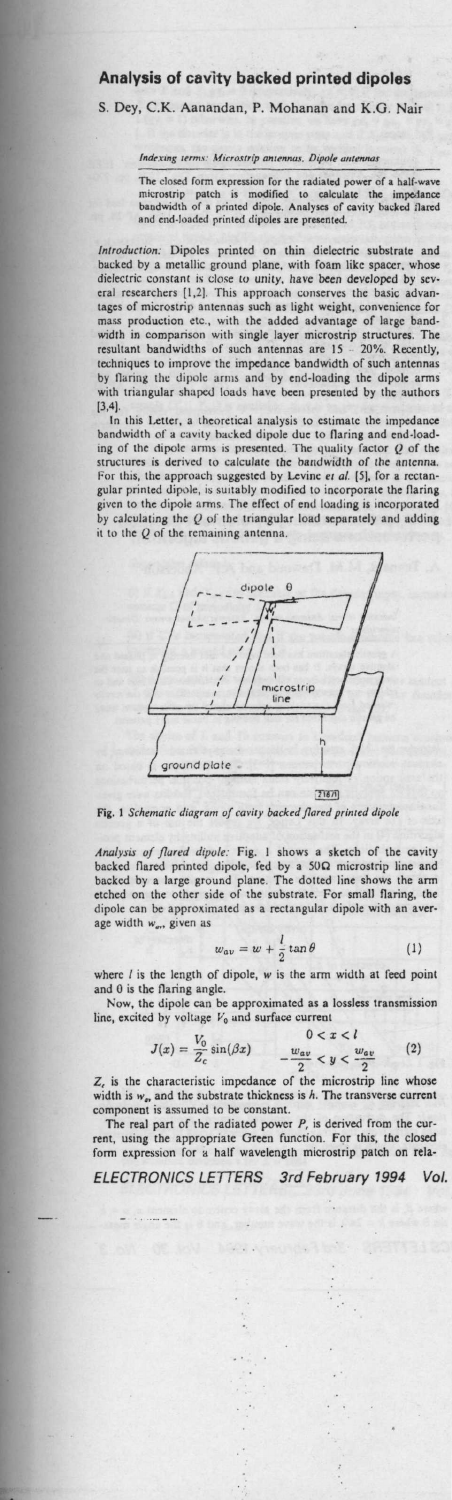tively thick substrate [6], is modified to calculate the radiated power for any dipole length and is given below:  $1/2$ 

J

and the bandwidth for

$$
\tau = \frac{v_0}{Z_c^2} \frac{\cos^2(\pi l \sin \theta \cos \phi/\lambda_0)}{\sin^2 \theta \cos^2 \phi - \epsilon_{eff})^2} \sin \theta \sin \phi \sin \phi/2
$$
\n
$$
\times \int_{0}^{2\pi \pi/2} \frac{\cos^2(\pi l \sin \theta \cos \phi/\lambda_0)}{(\sin^2 \theta \cos^2 \phi - \epsilon_{eff})^2} \sin \theta \sin \phi \sin \phi/2
$$
\n
$$
\times \left[ \frac{\cos^2 \theta \sin^2 \phi}{(\epsilon_r - \sin^2 \theta) \cot^2(hk_0\sqrt{\epsilon_r - \sin^2 \theta}) + \cos^2 \theta} + \frac{\cos^2 \theta \cos^2 \phi (\epsilon_r - \sin^2 \theta)}{(\epsilon_r - \sin^2 \theta) + \epsilon_r^2 \cos^2 \theta \cot^2(hk_0\sqrt{\epsilon_r - \sin^2 \theta})} \right] \sin \theta d\theta d\phi
$$

where  $\lambda_0$  is the wavelength corresponding to the central frequency<br>of the band of interest and  $\operatorname{sinc}(x) = \sin(x)/x$ . The radiation resistance  $R$ , of the dipole is now given by

$$
R_r = \frac{Z_c^2}{2P_n} \tag{4}
$$

Y

where  $P_n$  is the radiated power normalised to unit current amplitude  $(I_0 = V_0/Z_c)$ . The quality factor Q in terms of R, is given by

$$
Q = \frac{\pi R_r}{2Z_c}
$$
 (5)  
\n
$$
VSWR = 2 \text{ is}
$$
  
\n
$$
3W_{VSWR = 2} = \frac{1}{\sqrt{2}Q}
$$
 (6)

To verify this approach, dipoles of different widths are etched on To very substrate of dielectric constant 4.5 and thickness 1.6mm. The<br>length and flaring angle of the dipoles are 9cm and 10°, respeceight and may may the substrate thickness is much less than the separation between the dipole and the reflector plate, its effect is neglected and the value of  $x$ , is chosen as unity.

Table I shows the experimental results and the computed values of dipoles for various separations h between the dipole and the ground plate. The theoretical values agree well with the experimental data.

Table 1: Experimental and theoretical values of percentage bandwidths of cavity backed flared printed dipole

|            | Percentage bandwidth                       |        |            |        |  |
|------------|--------------------------------------------|--------|------------|--------|--|
| Separation | Width $w = 1.00$ cm<br>Width $w = 0.80$ cm |        |            |        |  |
| $\hbar$    | Experiment                                 | Theory | Experiment | Theory |  |
| cm         |                                            |        |            |        |  |
| 2.0        | 5.60                                       | 7.02   | 8.81       | 8.04   |  |
| 2.5        | 8.70                                       | 9.23   | 9.25       | 9.82   |  |
| 3.0        | 12.49                                      | 11.86  | 12.97      | 12.45  |  |
| 3.5        | 14.06                                      | 14.49  | 15.05      | 15.06  |  |
| 4.0        | 18.15                                      | 17.29  | 16.20      | 17.75  |  |
| 4.5        | 20.88                                      | 19.78  | 18.42      | 20.37  |  |
| 5.0        | 24.76                                      | 22.27  | 20.94      | 22.92  |  |
| 5.5        | 25.99                                      | 24.31  | 24.94      | 25.11  |  |

Analysis of end-loaded printed dipole: Fig. 2 shows a diagram of a<br>cavity backed triangular end-loaded printed dipole. The dipole can Let  $\alpha$  be divided into two sections; the flared arm section (AA) and the triangular shaped load portion. The Q of both portions are calculated. lated separately and added in parallel to obtain the  $Q$  of the complete structure.

plete structure.<br>The structure of the portion AA' is the same as the flared dipole structure except that the arms are coupled to the printed dipole, the arms are open. This longitude, by modifies the  $Q$  of the portion AA factor and is given as

$$
Q_I = Q \times h^{0.15} \tag{7}
$$

The triangular loads can be assumed as a triangular patch and 2 can be calculated using the ray optics approach. A closed form<br>expression for a 45°-45°-90° triangular patch is given in [7]. The

ò,  $No.3$  173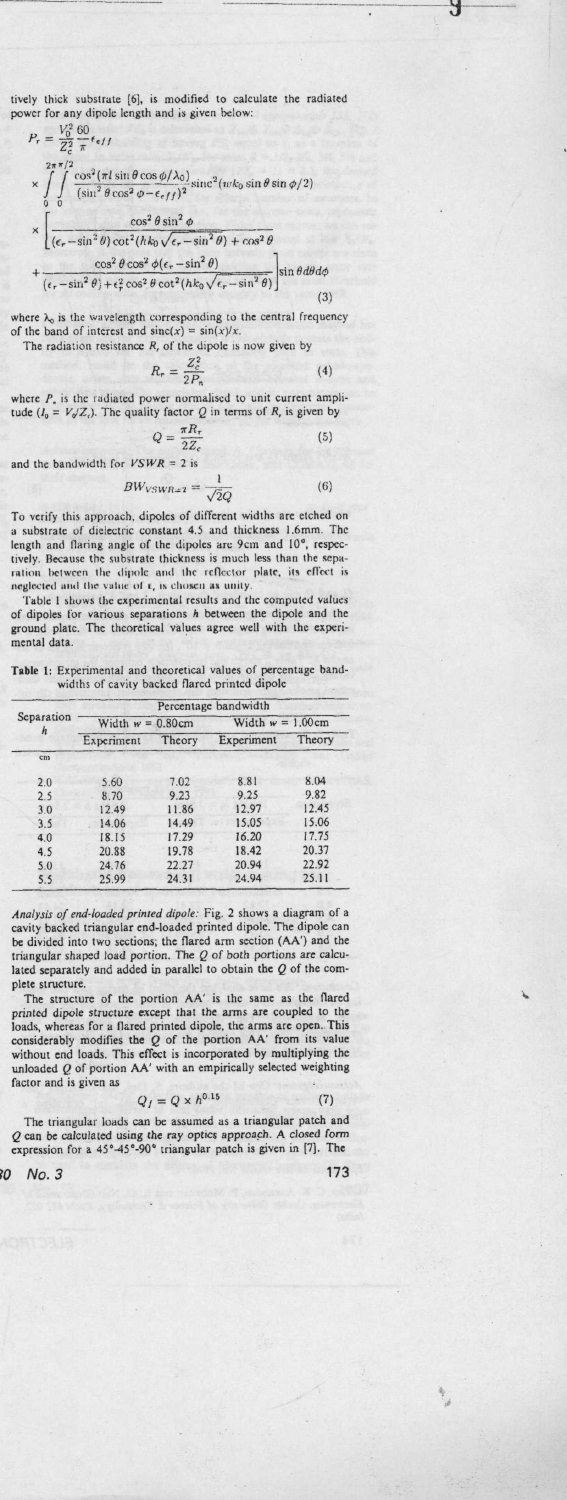

**Fig. 2 Schematic** diagram of cavity backed **triangular** end-loaded printed dipole

quality factor 
$$
Q_i
$$
 due to both the triangles is given by  
\n
$$
Q_i = \frac{Q_i}{2}
$$
\n(8)

**where Q, is the Q of a single triangle.**

â

**Now, the Q of the complete dipole (Q`) can be written as**

$$
\frac{1}{Q_d} = \frac{1}{Q_f} + \frac{1}{Q_t} \tag{9}
$$

*Qf* and Q, can be calculated from eqns. 7 and 8, respectively.

The validity of the assumptions **made** is confirmed by fabricating dipoles having length  $l = 9$ cm, arm width at the feed point  $w = 0.75$ cm and flaring angle  $\theta = 10^{\circ}$ , for two different heights of triangles  $h_t$ . Table 2 shows the comparison between the experimental **values and** the computed data for various separations. The theoretical results agree well with the **experimental** data within the tolerable limits.

**Table** 2: Experimental and theoretical values of percentage band-widths of cavity **backed triangular** end-loaded printed dipole

| Separation<br>h | Percentage bandwidth         |        |                     |        |  |
|-----------------|------------------------------|--------|---------------------|--------|--|
|                 | Height $h_i = 2.0 \text{cm}$ |        | Height $h = 2.5$ cm |        |  |
|                 | Experiment                   | Theory | Experiment          | Theory |  |
| $cm$            |                              |        |                     |        |  |
| 2.5             | 11.41                        | 13.01  | 9.91                | 13.93  |  |
| 3.0             | 16.42                        | 16.12  | 19.59               | 17.55  |  |
| 3.5             | 18.53                        | 19.18  | 21.30               | 20.92  |  |
| 4.0             | 22.82                        | 22.41  | 28.19               | 24.43  |  |
| 4.5             | 24.79                        | 25.61  | 29.92               | 27.72  |  |
| 5.0             | 25.93                        | 19.10  | 31.93               | 30.73  |  |
| 5.5             | 29.46                        | 31.36  | 36.58               | 33.87  |  |

*Conclusions:* We have analysed the effect of flaring and end loading of the arms of a cavity backed printed dipole on the imped-ance bandwidth. The theoretical **results agree well with** ance bandwidth. The theoretical results agree well with experimental data. This justifies the validity of the theory and the **approximations** incorporated.

*Acknrowledgment:* **One of the authors, S** . **Dey, acknowledges Uni-versity Grants Commission** , Govt. of **India, for providing a research fellowship.**

C tEE 1994 23 November 1993

Electronics Letters Online No. 19940142

S. Dey, C. K. Aanandan, P. Mohanan and K. G. Nair *(Department of Electronics,* Cochin *University of* Science & *Technology,* Kochi *682 022, India)*

174 ELECTRC